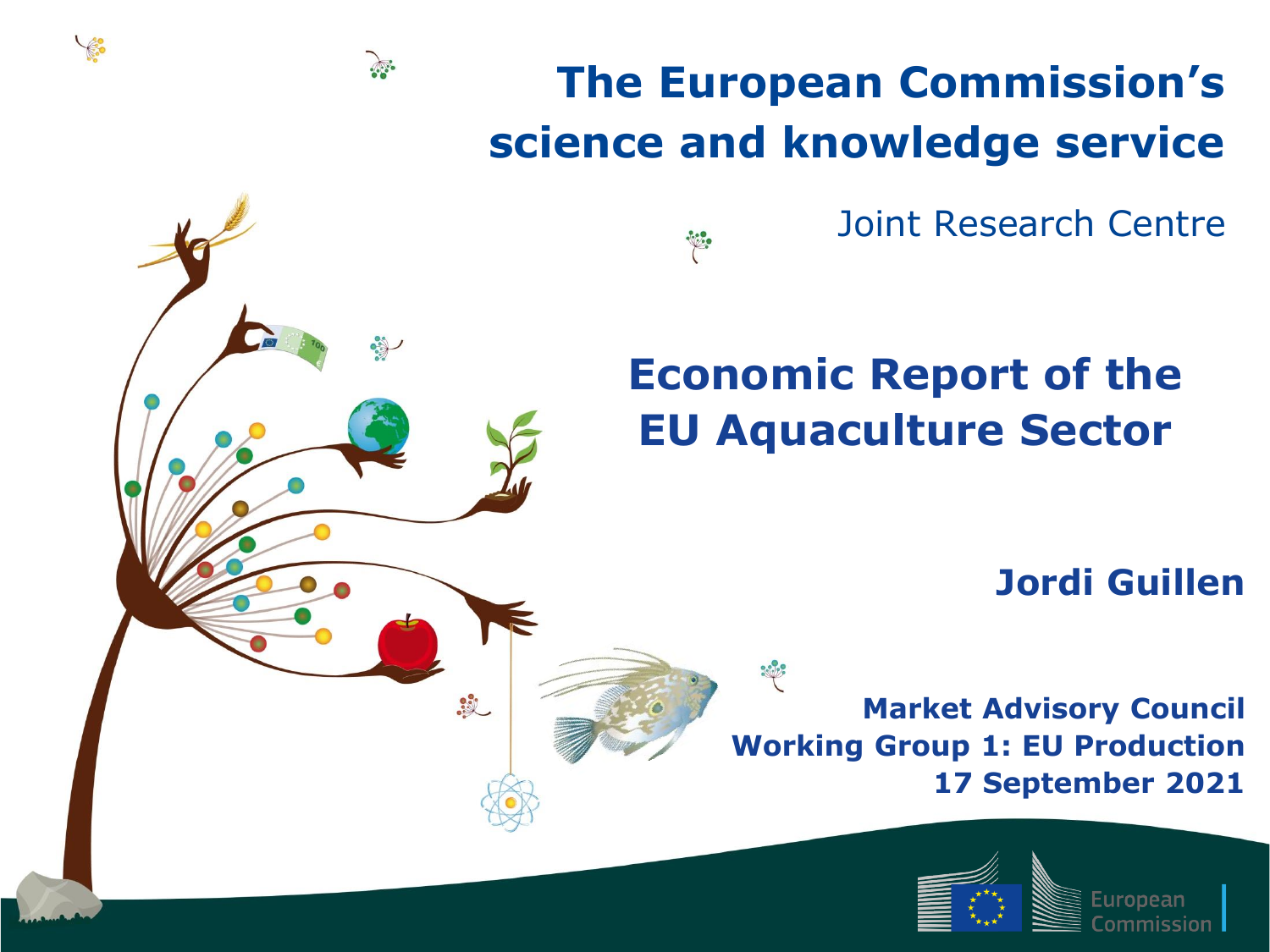## **Data call, working group, report and data**

- Call for economic data on the EU aquaculture sector (December 2020 – January 2021).
- The STECF EWG virtual meeting in February 2021. Meeting attended by 32 experts from 22 countries and 3 JRC experts.
- The EWG meeting and its report are done on a biennial basis (once every two years).
- The report provides a comprehensive overview of the latest information available on the production, economic value, structure and competitive performance of the aquaculture sector at the national and EU level for the years 2008 to 2018.
- In addition to the report, also the data are published.

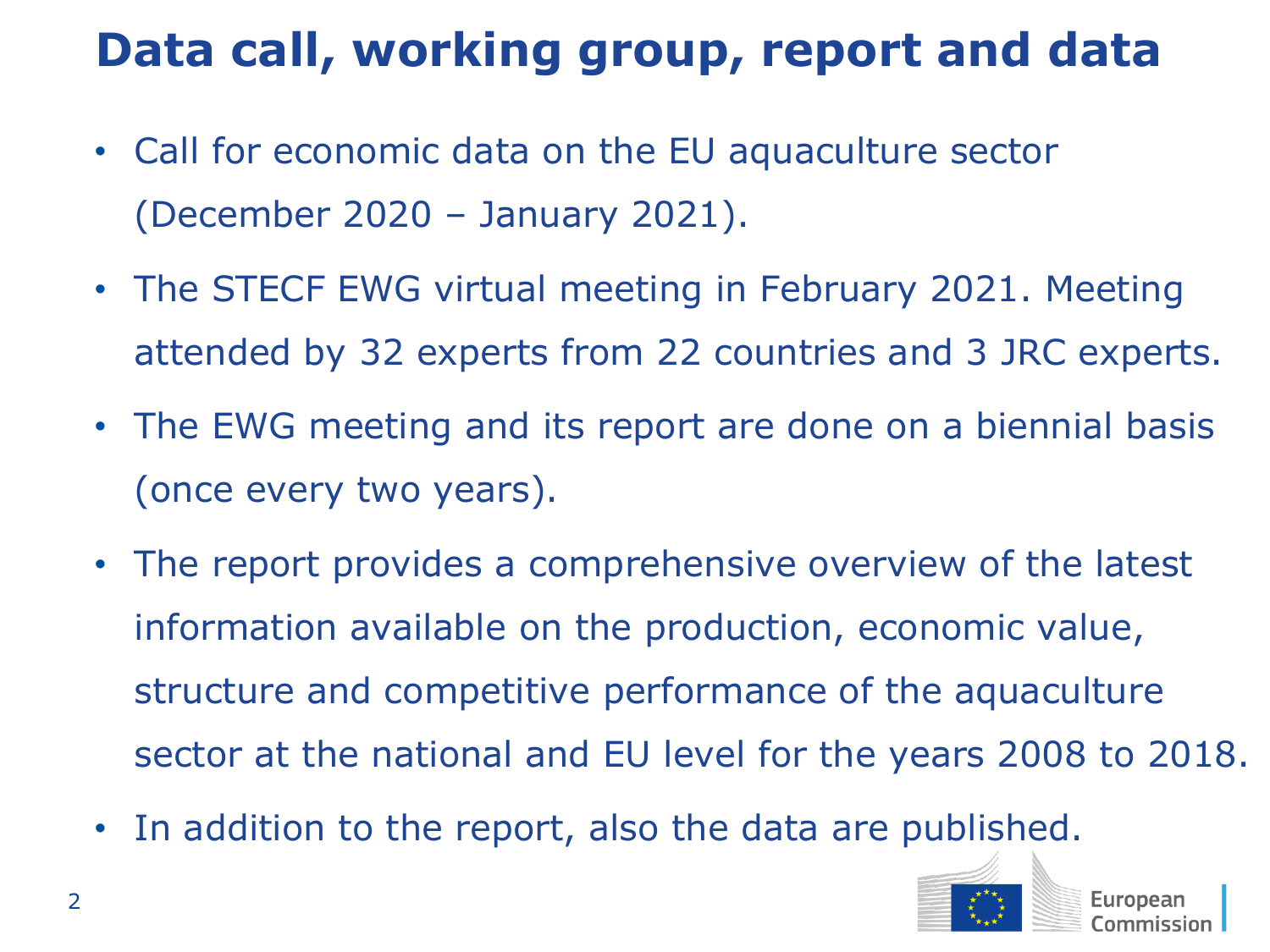# **Contents of the report**

- EU Aquaculture Sector Overview
- The Structure of the EU aquaculture sector
	- Marine finfish aquaculture (salmon, seabream & seabass, bluefin tuna and other species)
	- Shellfish aquaculture (mussels, oysters, clams and others spp.)
	- Freshwater aquaculture (trout, carp and other species)
	- Algae
- National Chapters (EU-27  $+$  UK in the annex)
- Estimation of Covid-19 impact on the performance of the sector
- Nowcast estimation of a selection of indicators to 2019 & 2020
- Socio-Demographics of the EU Aquaculture Sector

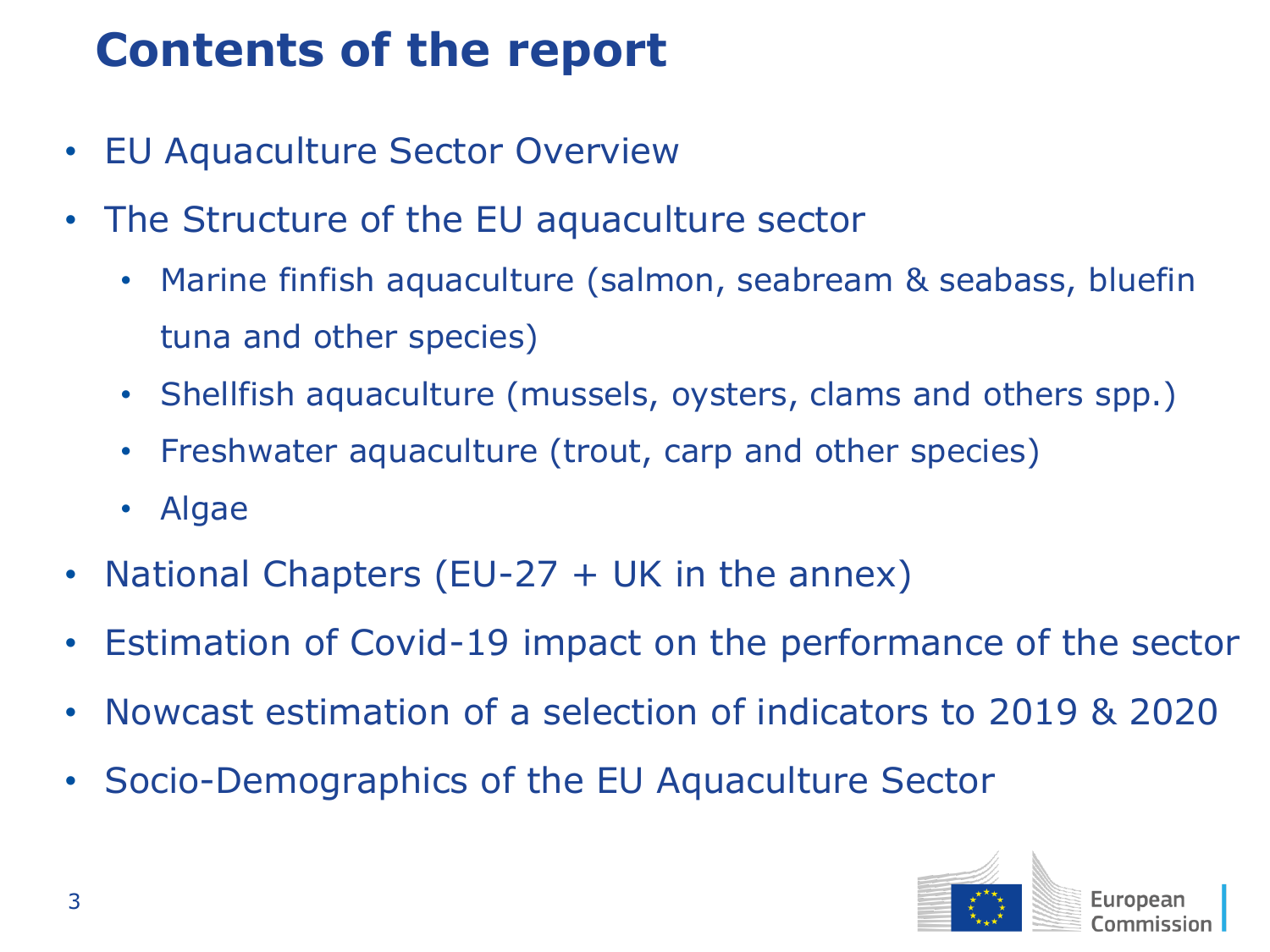# **The EU aquaculture in numbers (2018)**

- There are about 15 thousand enterprises (whose main activity is aquaculture).
- More than 80% of these enterprises are micro-enterprises, employing less than 10 employees.
- The number of employees and full time equivalents (FTE) is estimated to be 69 thousand and 39 thousand, respectively.
- Production (first sales) reached 1.2 million tonnes and EUR 4.1 billion in value.
- The overall EU aquaculture sector has experienced a slight decrease in the economic performance compared to 2017.
- This decrease is driven by the marine fish segment.

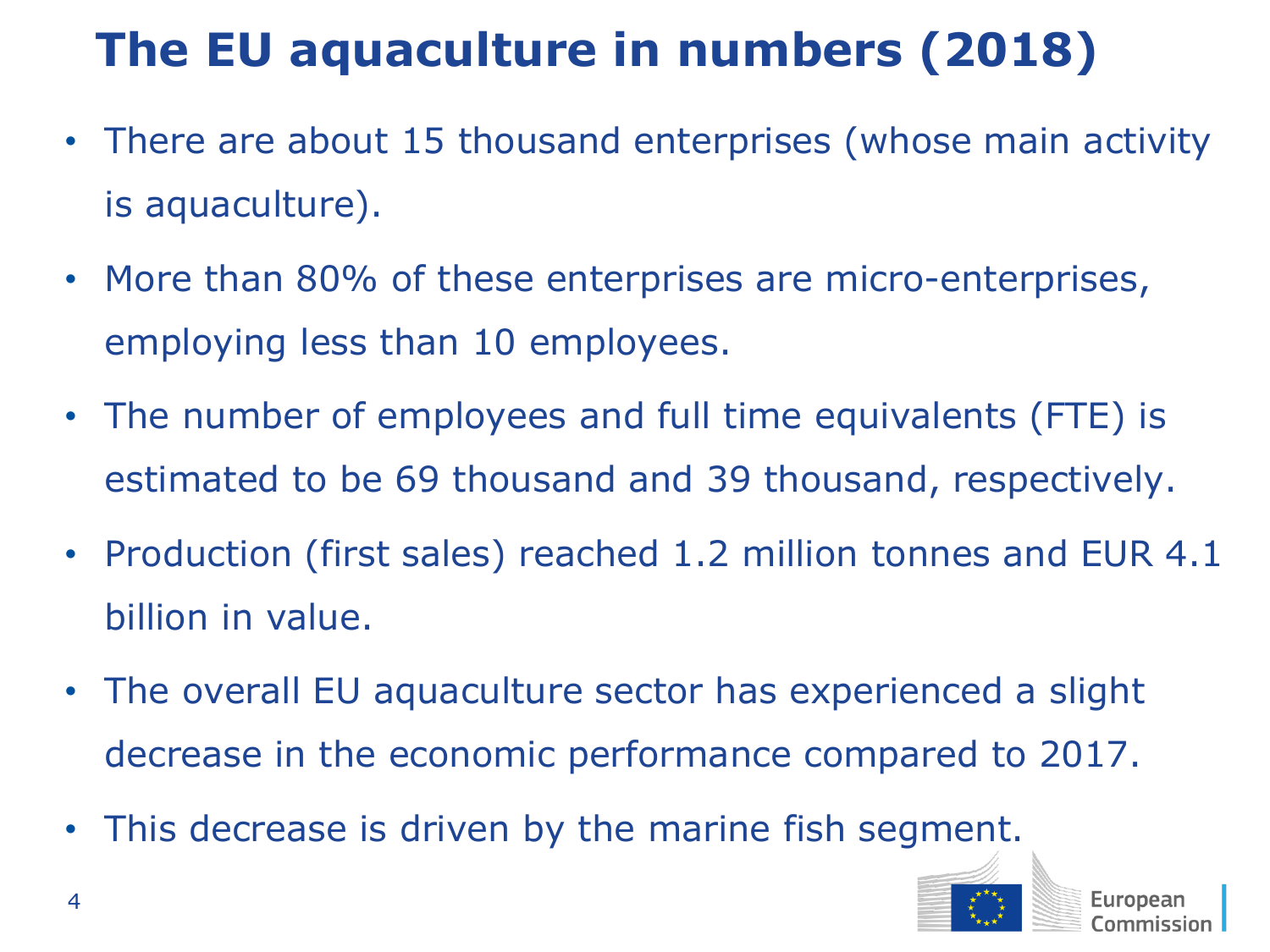### **Main species by weight and value (2018)**

- Main species by weight are mussels, trout, oysters, seabream, seabass and carp.
- Main species by value are trout, seabass, oysters, seabream, mussels, clams and carp.

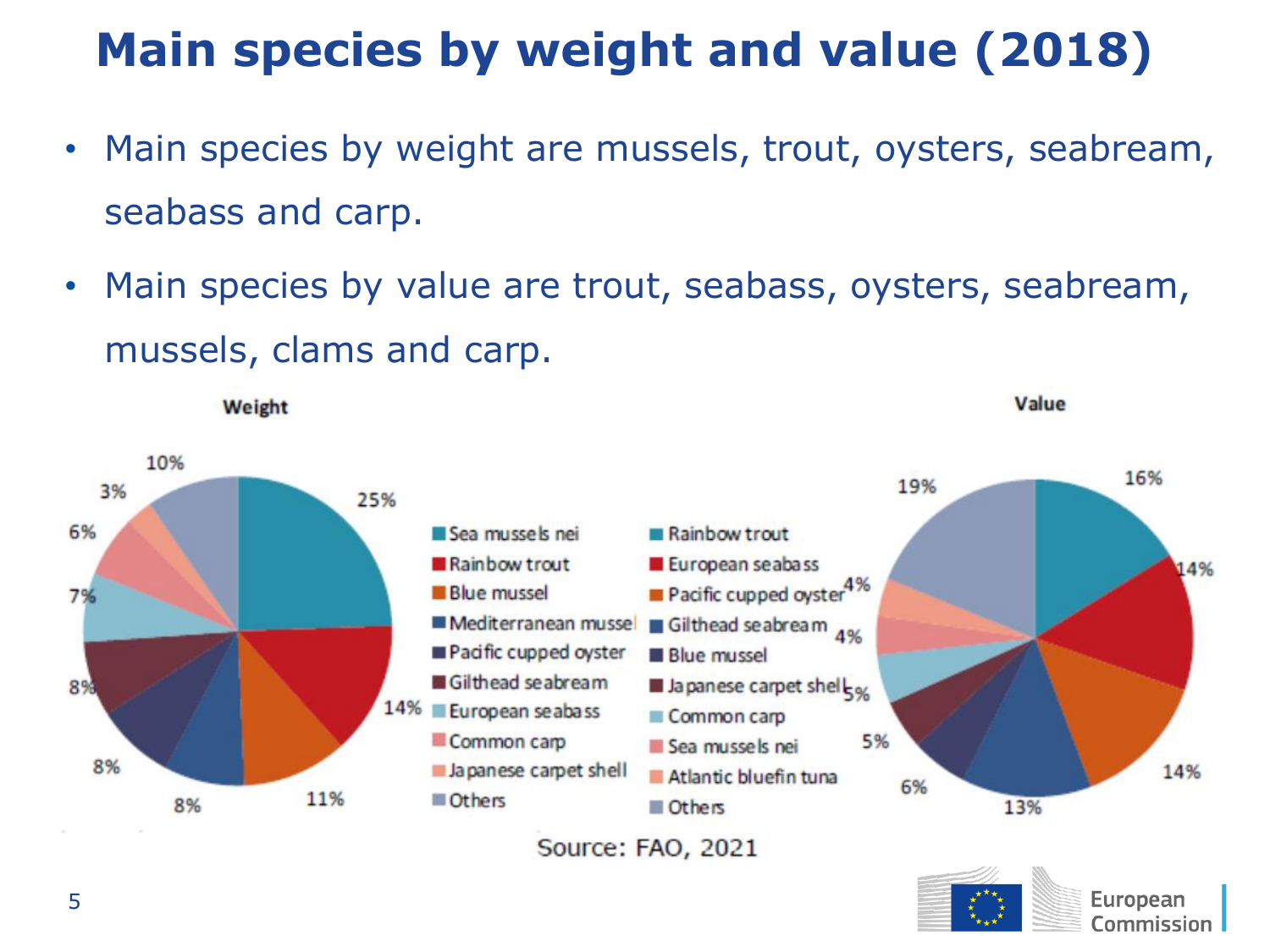## **Comparison of production by subsector (2018)**

- We estimate production of 1.2 million tonnes and EUR 4.1 billion.
- Production is defined as first sales (not including stock changes).
- Our production weight is corrected (slightly underestimated) during the EWG. FAO values seem underestimated.



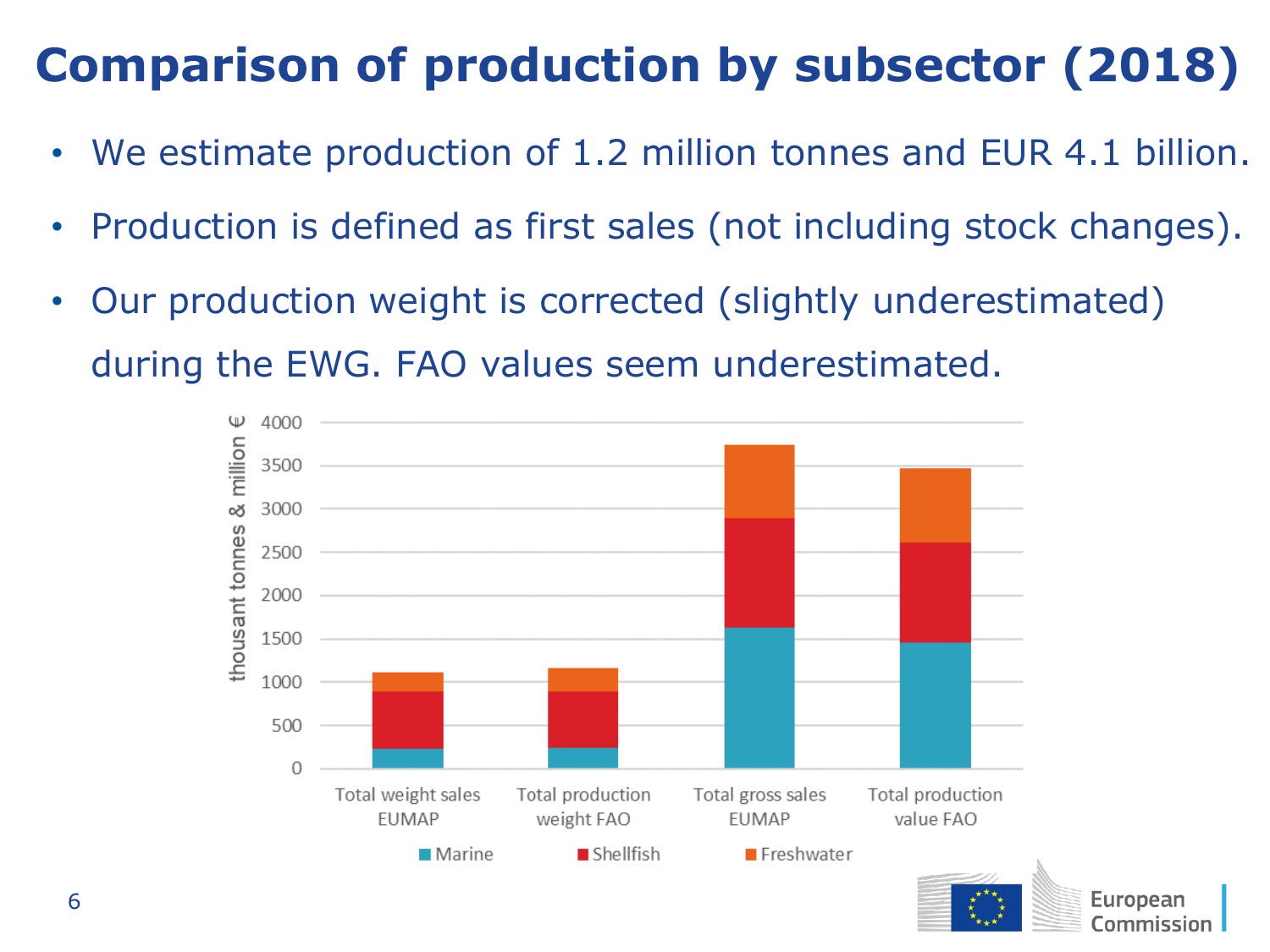### **Economic performance by subsector (2018)**

• The report provides useful insights by subsector (marine, freshwater and shellfish aquaculture) ...



Commission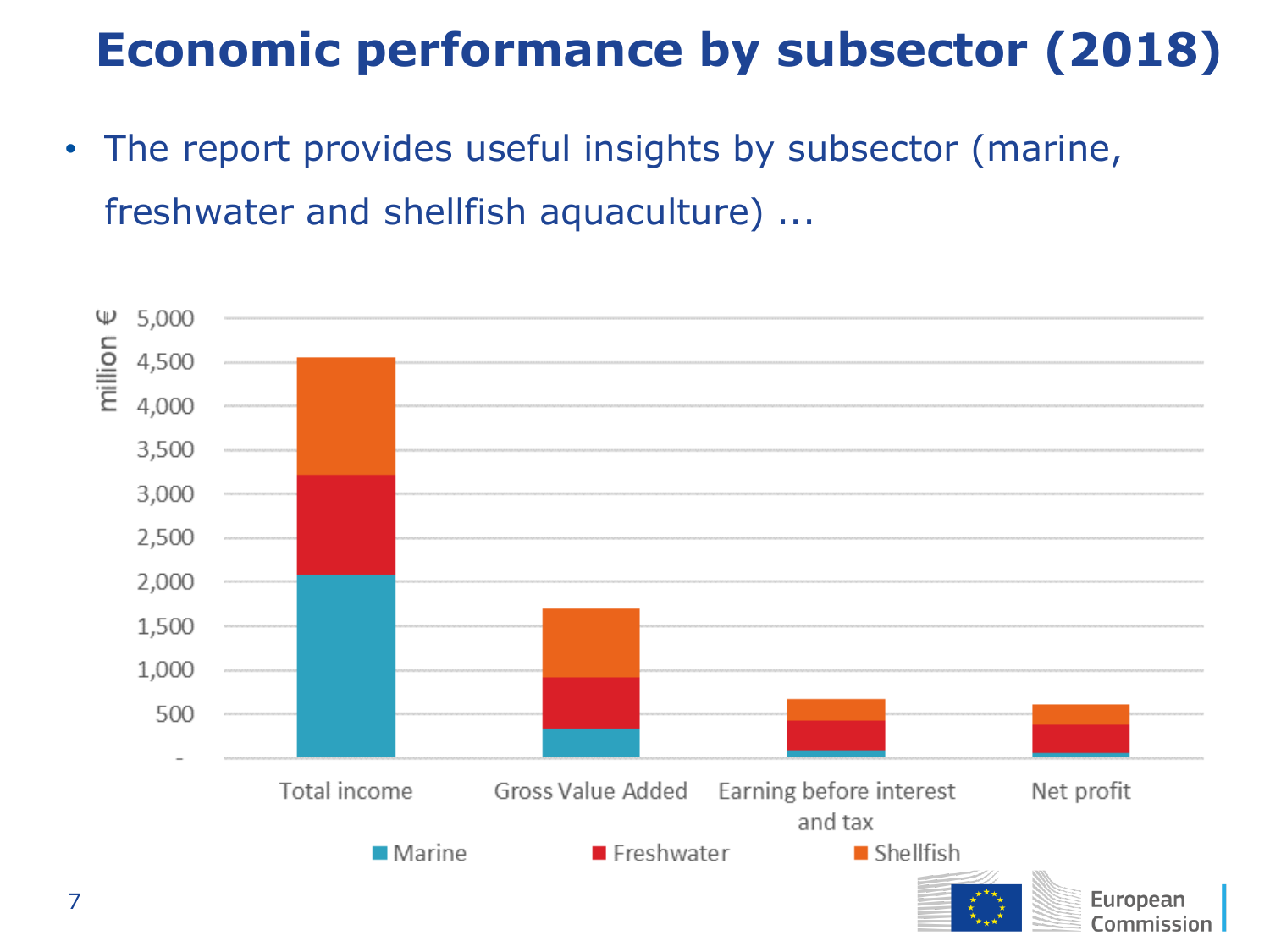### **Economic performance by subsector (2018)**

• … and by aquaculture segment (combination of main species cultured and culture technique).



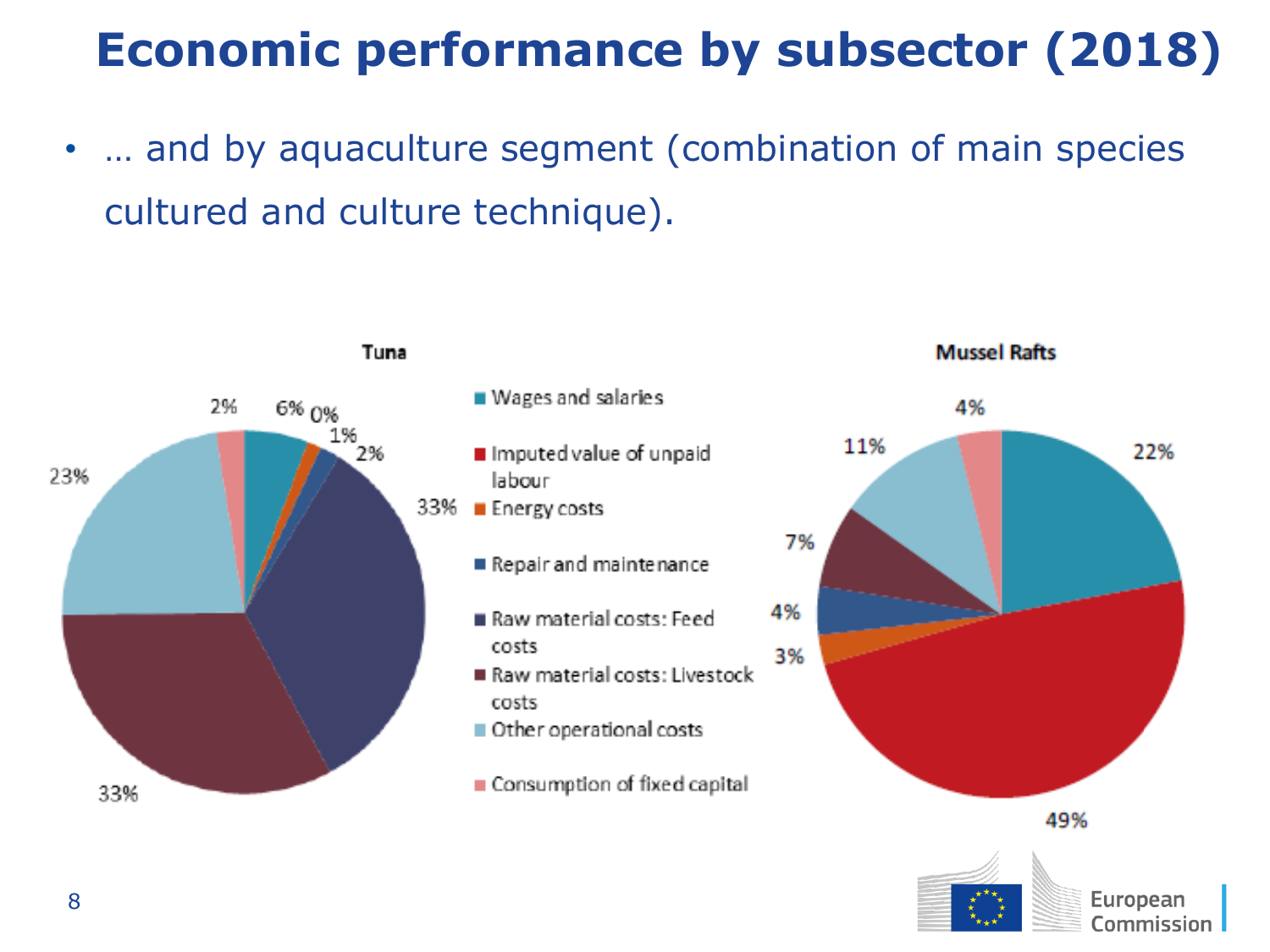#### **Algae: first analyses**

- A total of 156 enterprises were reported by France, Spain and Portugal, of which 87% are micro-enterprises with less than five employees.
- France reported a turnover of  $\epsilon$ 8.7 million and Spain of  $\epsilon$ 1.8 Macroalgae million.

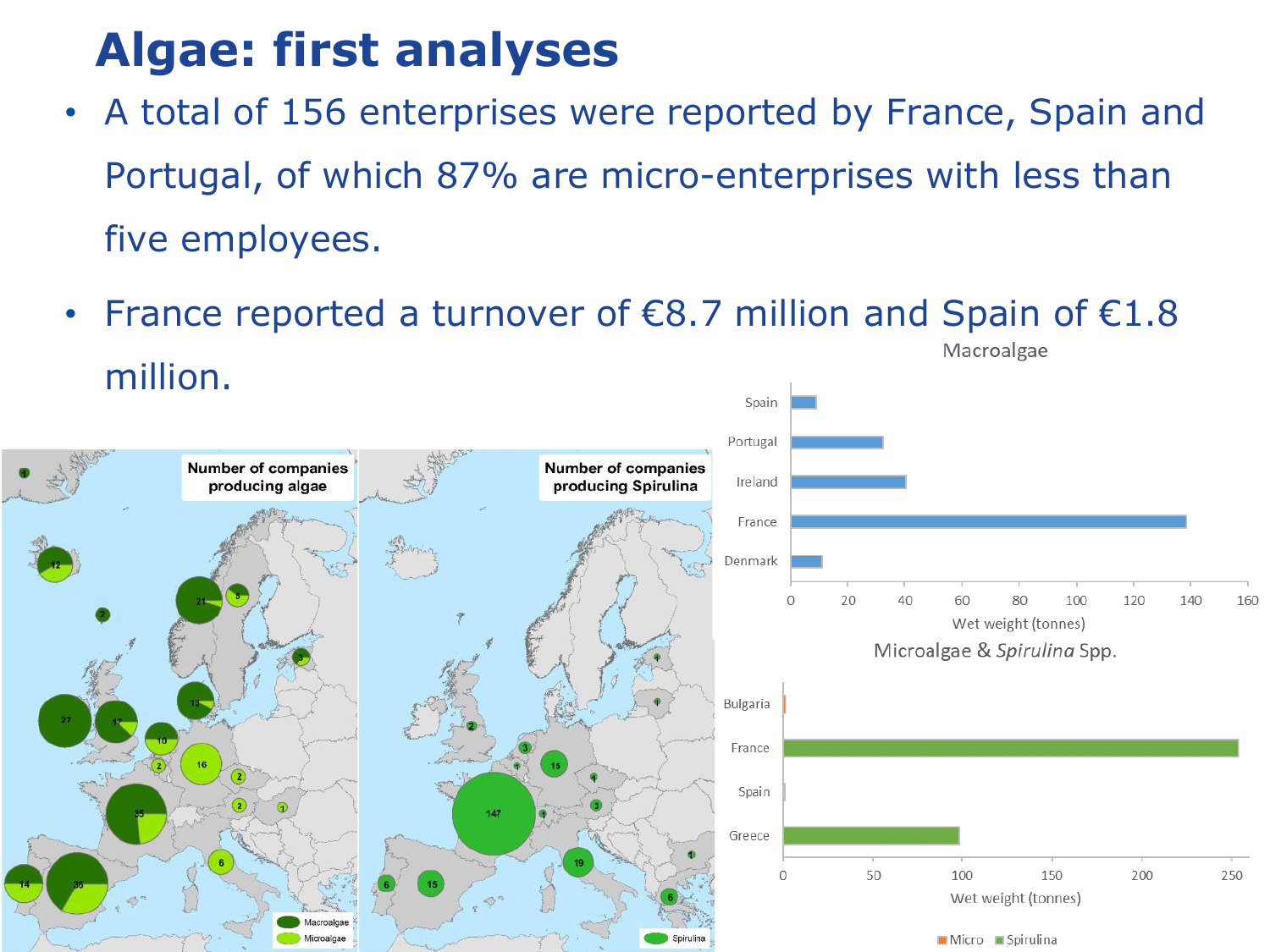# **Nowcasting (I)**

- Some key variables were estimated for 2019.
- The EWG considered that could not provide a robust estimate for 2020.



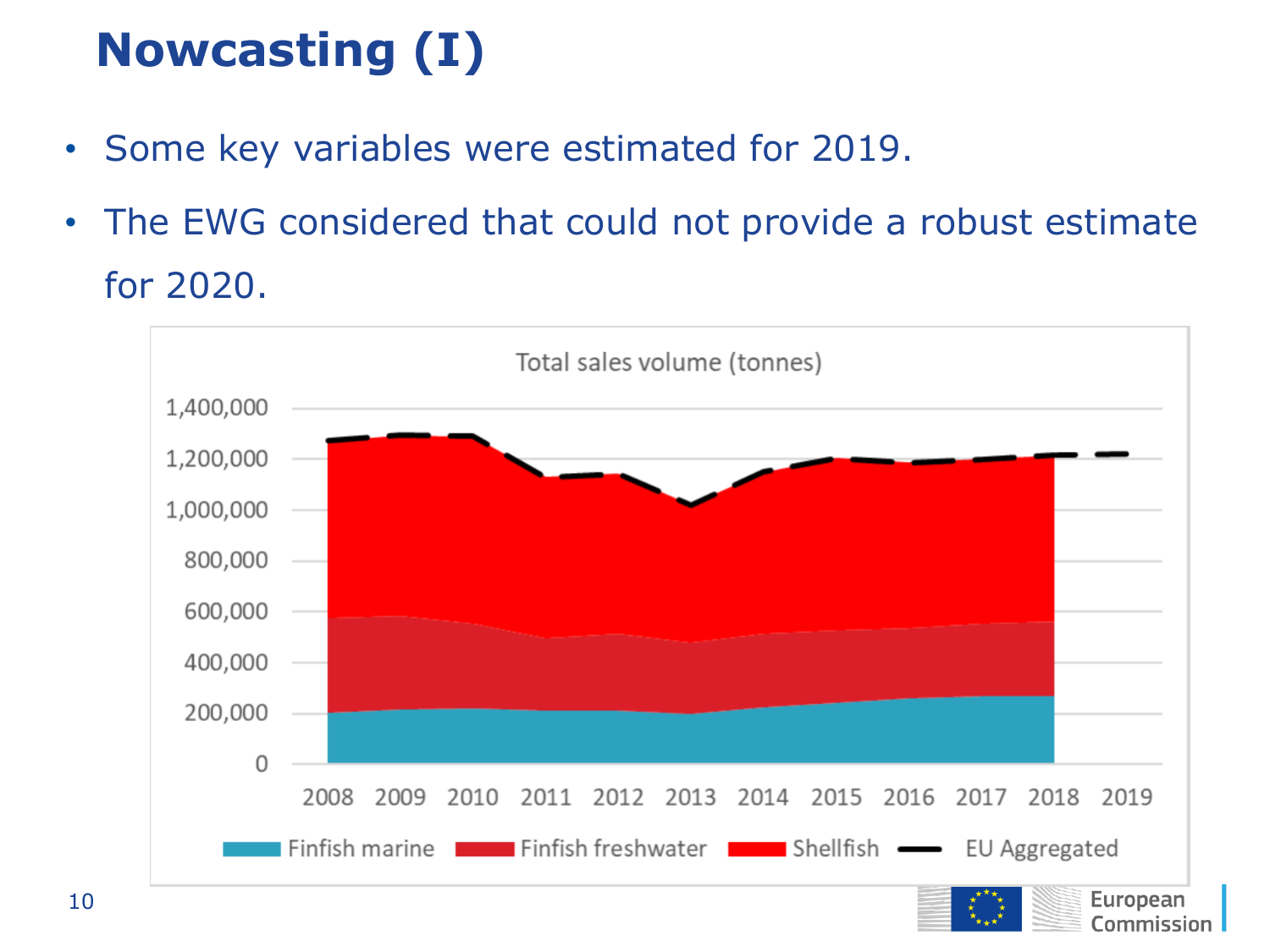# **Nowcasting (II)**

• The negative economic development observed in 2018 continues in 2019 and 2020.



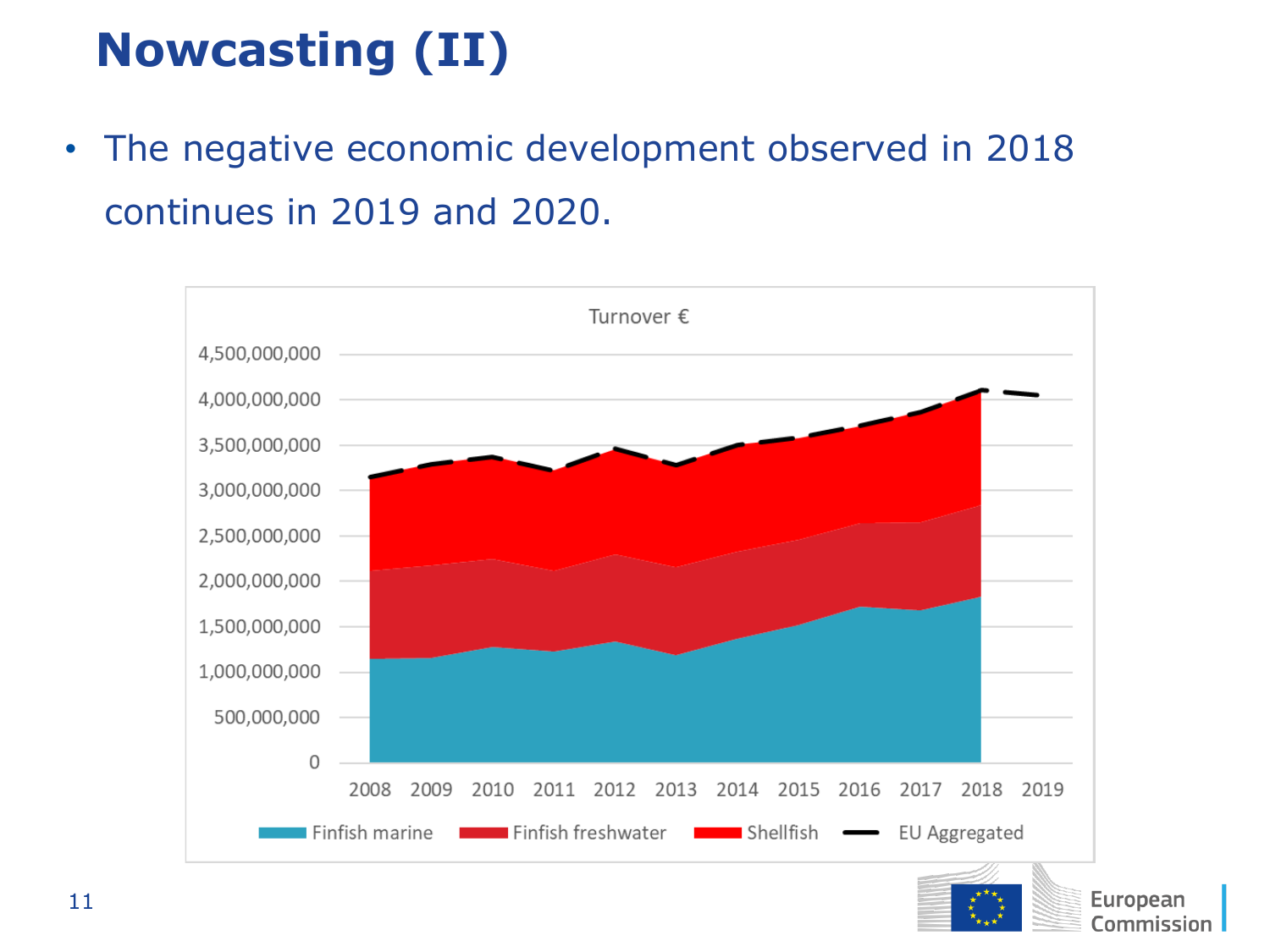# **COVID-19 impact (2020)**

- Results show that sales volume is expected to decrease more than 10% and prices are expected to fall by almost 5% due to the disrupted supply lines caused by the COVID-19.
- Moreover, costs are increasing because fish/shellfish are kept longer in the aquaculture facilities to avoid losses.
- Together, these factors indicate an overall income loss in 2020 of about 10% for aquaculture farmers in the EU on average compared to 2019.
- According to the findings of the EWG, it seems that the employment was not significantly affected in 2020, in a short run perspective.

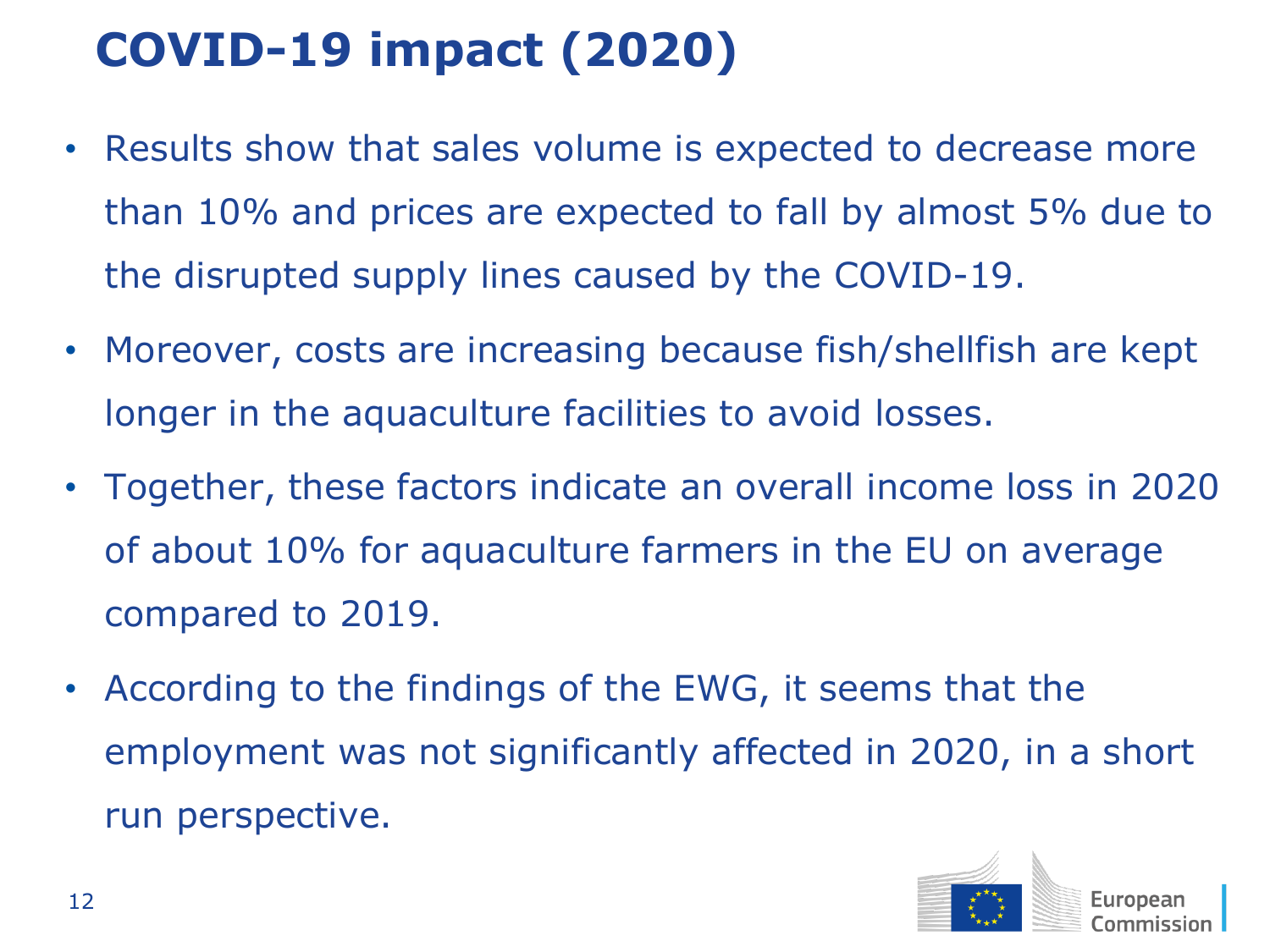# **Social (demographic) data (I)**

- First time social data are collected and analysed!
- Social data can potentially contribute to the impact assessment analysis (e.g. some EMFF measures) and seafood industry issues such as gender equality, aging employees and support for young entries to the sector. They can also inform future education and mobility policies.
- The data covers gender, ages, education and nationality of the people employed in the EU aquaculture sector.

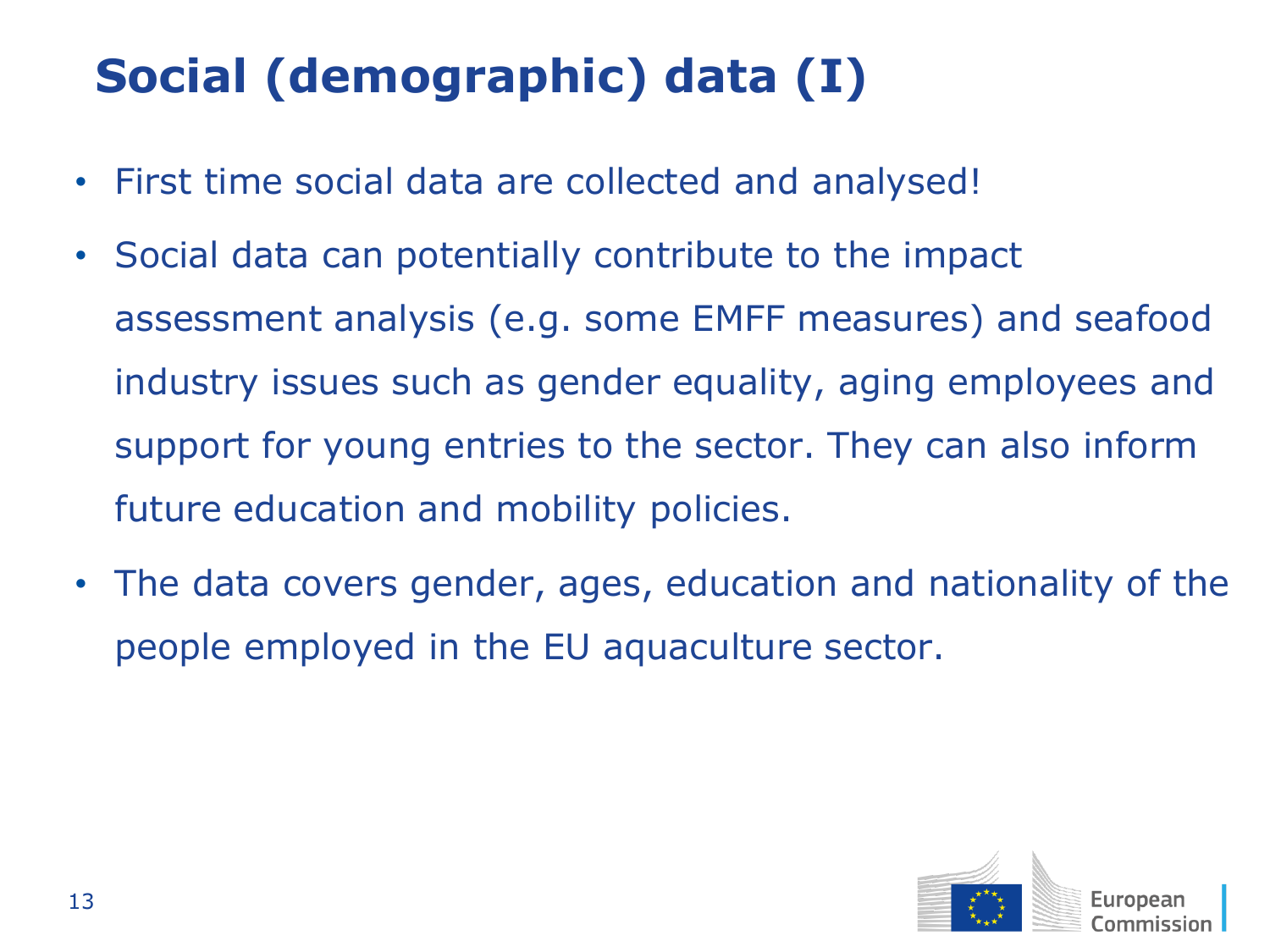# **Social (demographic) data (II)**

- The results show that the persons employed in the sector are primarily male (76%) and that the age class 40-65 constitutes about 43% of total employment.
- The majority (83%) of people employed in the aquaculture sector are nationals of their own country, whereas the rest mainly comes from other EU countries.
- Education level shows large differences among Member States, the production technology used and production sectors.